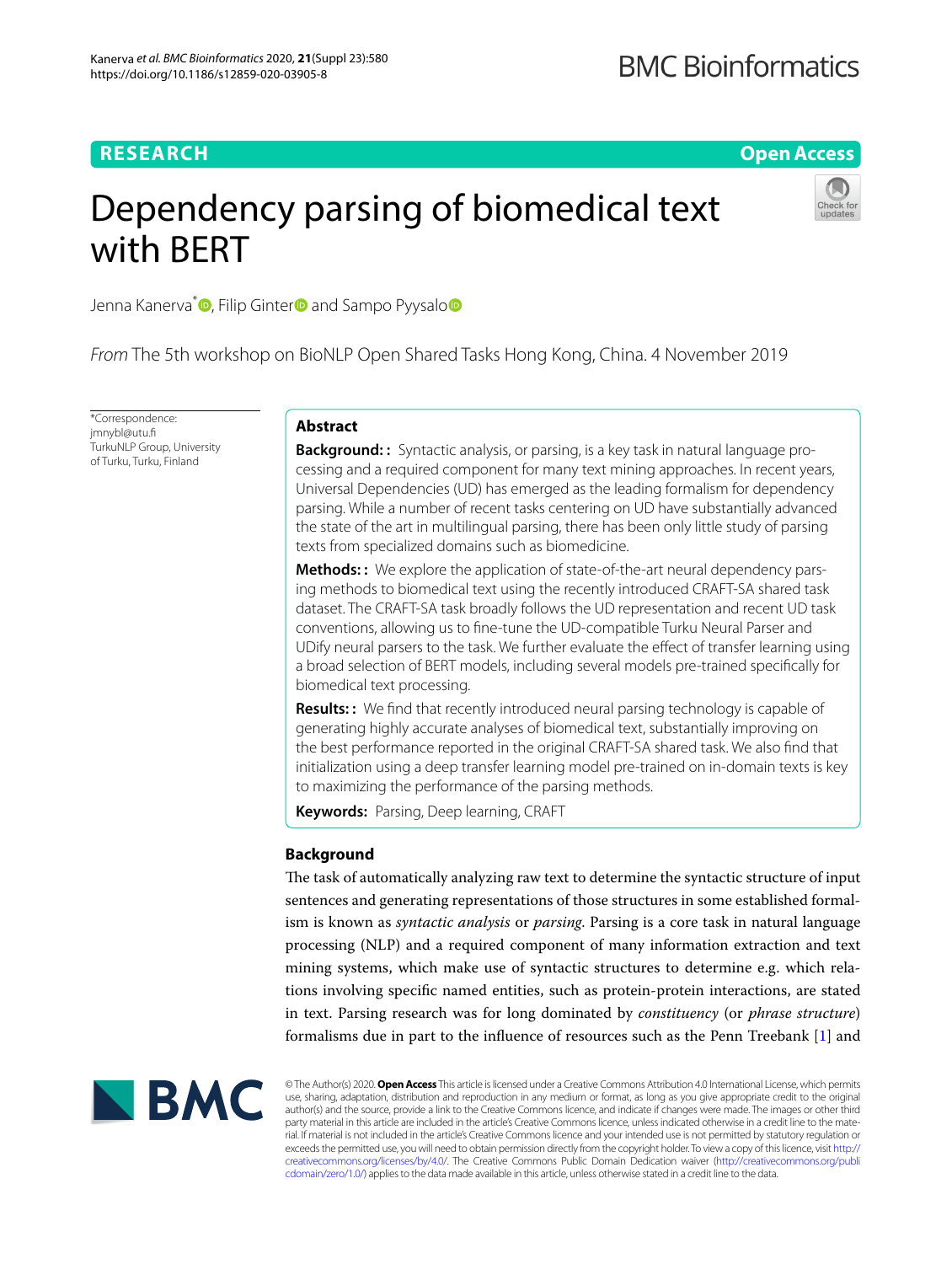tools such as the Stanford [[2\]](#page-9-1) and BLLIP [\[3\]](#page-9-2) parsers. However, many systems making use of syntactic analyses for information extraction tasks in biomedicine  $[4-6]$  $[4-6]$  $[4-6]$  as well as in other domains [\[7](#page-9-5), [8\]](#page-9-6) have preferred *dependency* representations of syntax, which capture relations between words more explicitly  $[9, 10]$  $[9, 10]$  $[9, 10]$  $[9, 10]$ . In recent years, there has been a considerable shift toward dependency representations also within parsing research, driven in part by the success of Universal Dependencies (UD), a broad collaborative project to introduce cross-linguistically consistent dependency annotation for many languages [[11](#page-9-9), [12](#page-9-10)]. The UD effort has to date led to the introduction of more than 150 treebanks in 90 languages [\(https://universaldependencies.org/](https://universaldependencies.org/)) and its resources served as the basis of the popular Conference on Computational Natural Language Learning (CoNLL) shared tasks on multilingual dependency parsing in 2017 and 2018 [\[13,](#page-9-11) [14](#page-9-12)]. While the UD efort and these tasks have served to substantially advance the available resources and the state of the art in highly multilingual dependency parsing, there has been comparatively little efort focusing on dependency parsing for specialized domains such as biomedicine. In 2019, a shared task on biomedical dependency parsing was organized as the CRAFT-SA (Structural Annotation) subtask in the CRAFT shared tasks [[15](#page-9-13)], a set of community challenges building on the data of the Colorado Richly Annotated Full Text (CRAFT) corpus [[16,](#page-9-14) [17\]](#page-10-0). Our group (TurkuNLP) participated in this task, achieving the highest performance in the task [\[18](#page-10-1)]. We build further on the data and other resources of the shared task in this paper, applying models and methods refecting the latest developments in neural dependency parsing.

Along with an increased focus on dependency representations of syntax, there have recently been notable methodological shifts in parsing, mirroring general trends in machine learning. First, methods have moved from statistical approaches [[2,](#page-9-1) [19](#page-10-2), [20\]](#page-10-3) and machine-learning approaches building on explicitly defned features [\[21](#page-10-4)[–24](#page-10-5)] toward deep neural methods employing dense features learned from data [\[25–](#page-10-6)[27\]](#page-10-7). In an associated trend, there has been substantial recent interest on transfer learning, which in the context of this paper refers to using models pre-trained on large unannotated text corpora, and subsequently fne-tuned for the specifc task at hand. Initially, the focus was on shallow approaches generating context-free representations of word meaning, such as word2vec [[28\]](#page-10-8) and GloVe [\[29](#page-10-9)], and in the last few years increasingly on deep contextualized models of meaning such as ULMFiT [[30\]](#page-10-10), ELMo [[31\]](#page-10-11), and BERT [\[32](#page-10-12)]. Of these, the BERT model has been particularly infuential, notably advancing on the state of the art in several NLP tasks [[33](#page-10-13)] and serving as the basis for many recent studies in deep transfer learning [[34,](#page-10-14) [35\]](#page-10-15). The best-performing system in the CoNLL 2017 shared task was a deep learning model using context-free word representations induced from billions of words of raw text [[36\]](#page-10-16); in 2018, many CoNLL participants built on this approach, including in a top-performing system for many metrics specifcally through integrating information from deep contextualized word vectors [[37\]](#page-10-17). In the original CRAFT-SA shared task, we participated with the Turku Neural Parser Pipeline [[38\]](#page-10-18), a retrainable full parser pipeline based on the winning CoNLL'17 parser [[36\]](#page-10-16) and a top ranking system in CoNLL'18. In this paper, we extend on our previous work in two primary ways: (1) we replace a substantial part of the parser pipeline with the recent deep neural parser UDify [[39\]](#page-10-19), which is based on the BERT model and, (2) we explore a broad range of alternative BERT models to use for initializing UDify, replacing the multilingual model that the parser uses by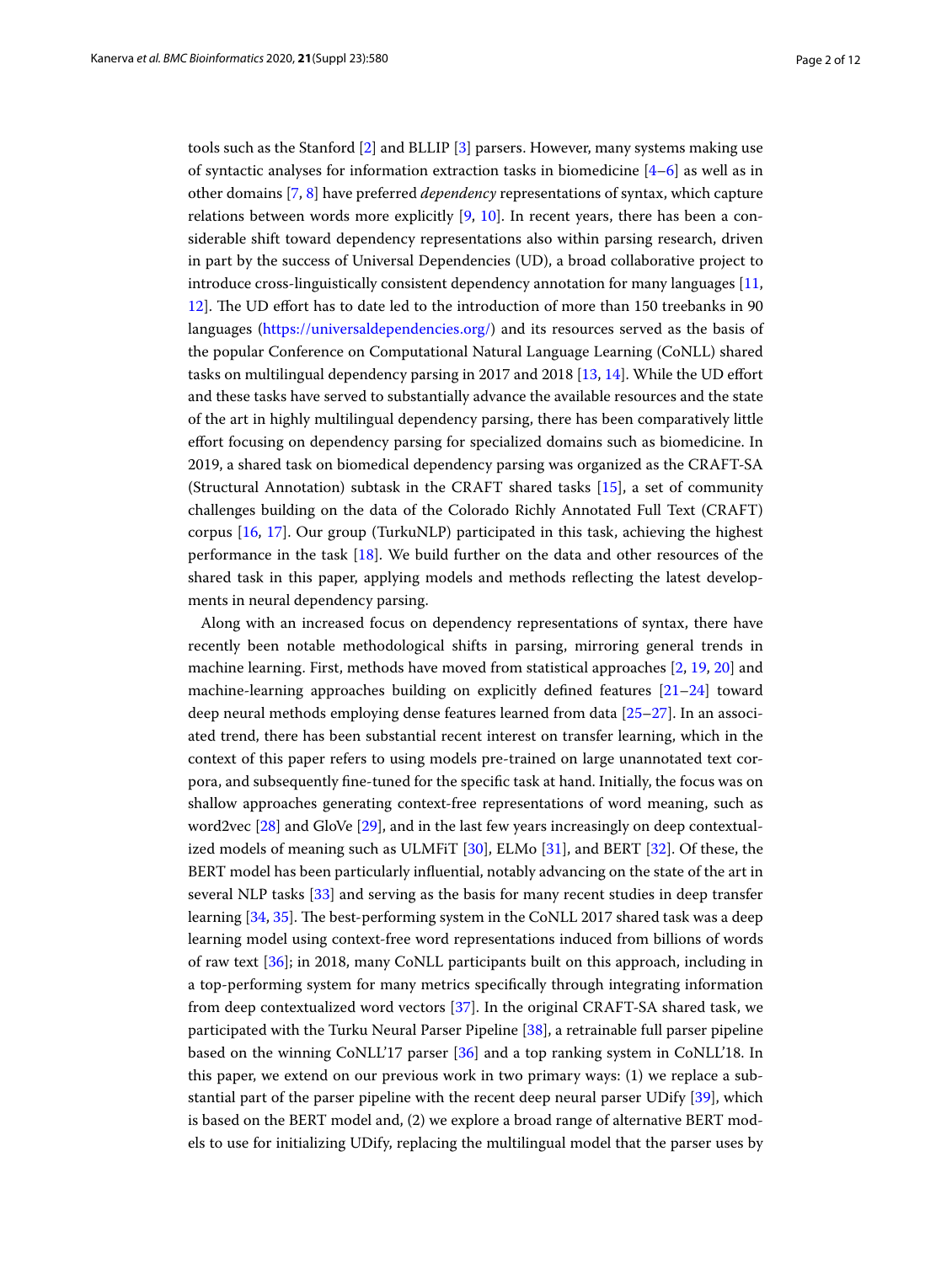default. We demonstrate that both of these modifcations substantially improve on the best performance achieved at the original shared task, together achieving a 15% reduction in the error rate of the previous state of the art for the standard labeled attachment score (LAS) metric.

In the following, we frst introduce the CRAFT-SA task data and the BERT models considered in this study. We then present the baseline approaches and the previous state of the art model from the original shared task, and introduce the updated version of our parsing pipeline proposed for biomedical dependency parsing in this paper. We then present and discuss the results and conclude with a discussion of future work.

# **Data**

We make use of a single manually annotated resource in this work: the syntactic annotations of the CRAFT corpus. We additionally use a selection of deep language models pre-trained on unannotated texts. We introduce these resources in this section.

# **CRAFT corpus**

The CRAFT corpus consists of 97 full-text articles that have been manually annotated for multiple layers of information, including normalized mentions of concepts such as entity names, coreference, and sentence syntax [\[16](#page-9-14), [17](#page-10-0)]. In this work, we only consider the syntactic annotation of the corpus.

For the purposes of the shared task, the 97 documents of the CRAFT corpus were divided into a visible subset of 67 articles that were made available to participants with full annotation and a blind subset of 30 articles for which annotations were held out and participants were only provided with the raw, unannotated texts of the articles. As there is no pre-defned division of the data into training and development sets, we split the provided visible dataset randomly in terms of documents into 57 training documents and 10 development documents that were used only for early stopping during training. The statistics of this split are shown in Table [1](#page-2-0).

The dependency annotation of the data is automatically created by conversion from the Penn Treebank constituency representation [\[1](#page-9-0)] used in the CRAFT corpus. Tis conversion is based on the implementation by Choi and Palmer [\[40\]](#page-10-20), followed by further custom post-processing by the shared task organizers. The resulting dataset conforms to the CoNLL-U data format, but the syntactic annotation is not fully in line with the Universal Dependencies guidelines [[18\]](#page-10-1). Rather, it more closely resembles the Stanford Dependencies (SD) representation, a predecessor of the Universal Dependencies scheme [[41,](#page-10-21) [42\]](#page-10-22). Most importantly, while the UD scheme consistently assigns relations between content words, with function words being dependents, this principle is enforced to a lesser degree in SD. A typical diference in the analysis of prepositional phrases is illustrated in Fig. [1.](#page-3-0) There are also a number of other consistent differences

<span id="page-2-0"></span>

|  |  | Table 1 CRAFT corpus structural annotation statistics |  |  |
|--|--|-------------------------------------------------------|--|--|
|--|--|-------------------------------------------------------|--|--|

|           | <b>Train</b> | <b>Devel</b> | <b>Test</b> |  |
|-----------|--------------|--------------|-------------|--|
| Documents | 57           | 10           | 30          |  |
| Sentences | 18,563       | 3168         | 9099        |  |
| Tokens    | 477,825      | 83,207       | 232,619     |  |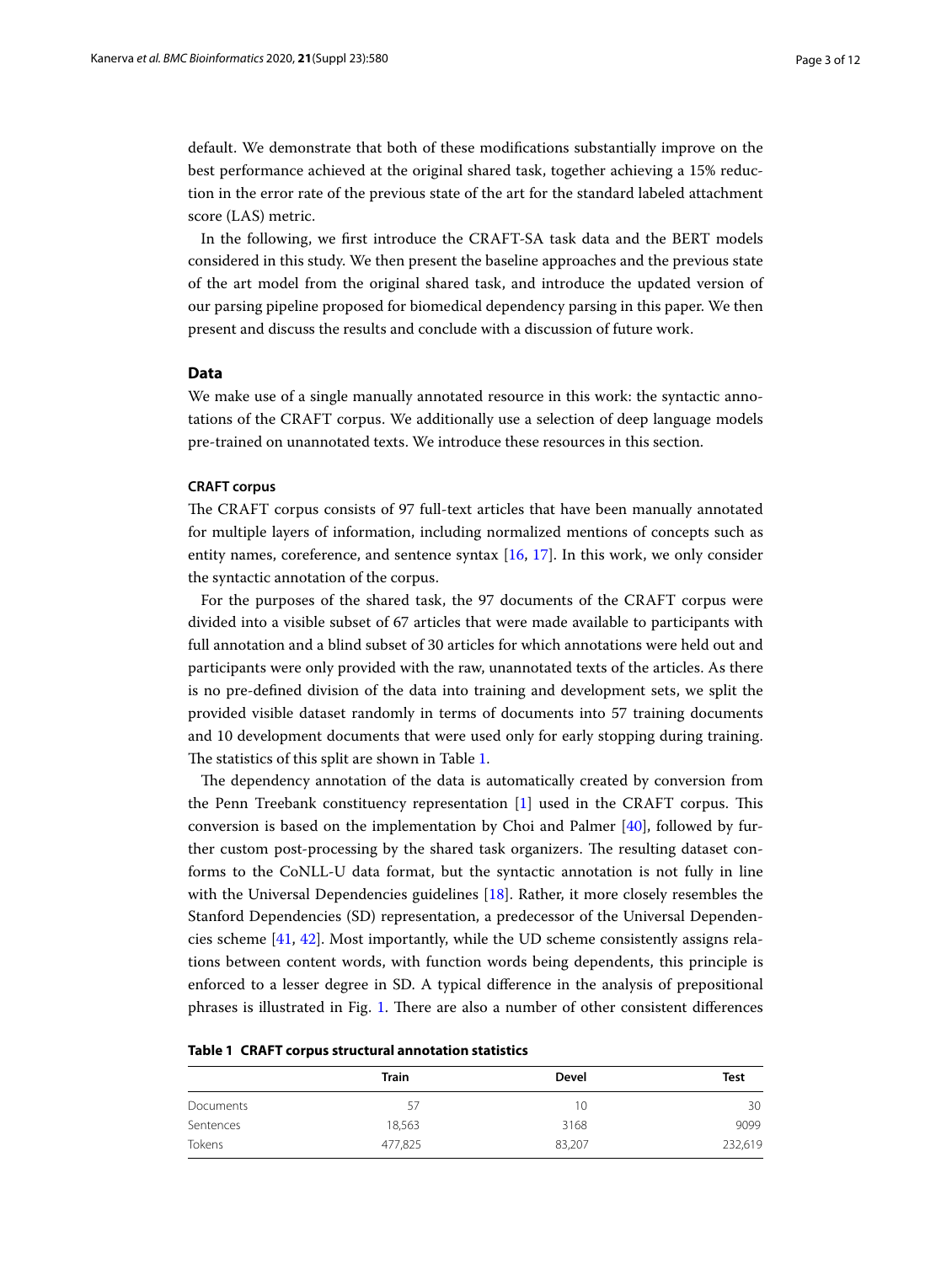

<span id="page-3-0"></span>between SD and UD, such as the attachment of coordinating conjunctions to the frst conjunct in SD and to the nearest right-hand conjunct in UD.

These differences do not represent complications from the point of view of the parser pipelines considered in this work, which are fully based on machine learning and agnostic to the details of the representation. However, they prevent, or at least make considerably harder, treebank pooling and other techniques that combine multiple resources to improve parsing performance, a limitation we have previously discussed in further detail in our original shared task study [\[18](#page-10-1)].

# **BERT models**

Deep language models, especially recent models based on the Transformer neural network architecture [\[43](#page-10-23)] have had a major impact in natural language processing, leading to a new state of the art performance on a large number of established reference tasks. Arguably the model with the broadest impact to date is the BERT model of Dev-lin et al. [[32](#page-10-12)]. These language models are pre-trained on a large amounts of raw, unannotated text, and subsequently fne-tuned with annotated task-specifc data to create models for specifc downstream tasks such as parsing. Since pre-training such models frequently involves ftting hundreds of millions of parameters to examples derived from billions of words of text through millions of minibatch training steps at a non-trivial computational cost, pre-trained models are typically distributed publicly, and the ability to choose the correct pre-trained model for the task at hand from among the large and fast-growing set of published models is an important factor for success.

One major diference between pre-trained language models is the text domain from which the pre-training data is drawn, which afects e.g. the vocabulary known to the model. Similarly to how the previous generation of context-free word representations beneft from initialization on in-domain data [\[44](#page-10-24), [45\]](#page-10-25), deep contextual models such as BERT should generally be pre-trained using data that refects the domains that the models will be fne-tuned for to maximize performance [\[46](#page-10-26)[–48\]](#page-11-0). In addition to the pre-training data, the models can also difer in the various training and model size parameters. Two common sizes for BERT models are *Base*, with 12 Transformer layers and approx. 110 million parameters, and *Large*, with 24 layers and approx. 340 million parameters, where the exact parameter count varies based on the vocabulary size. While more demanding of computational resources in pre-training, fne-tuning, and prediction,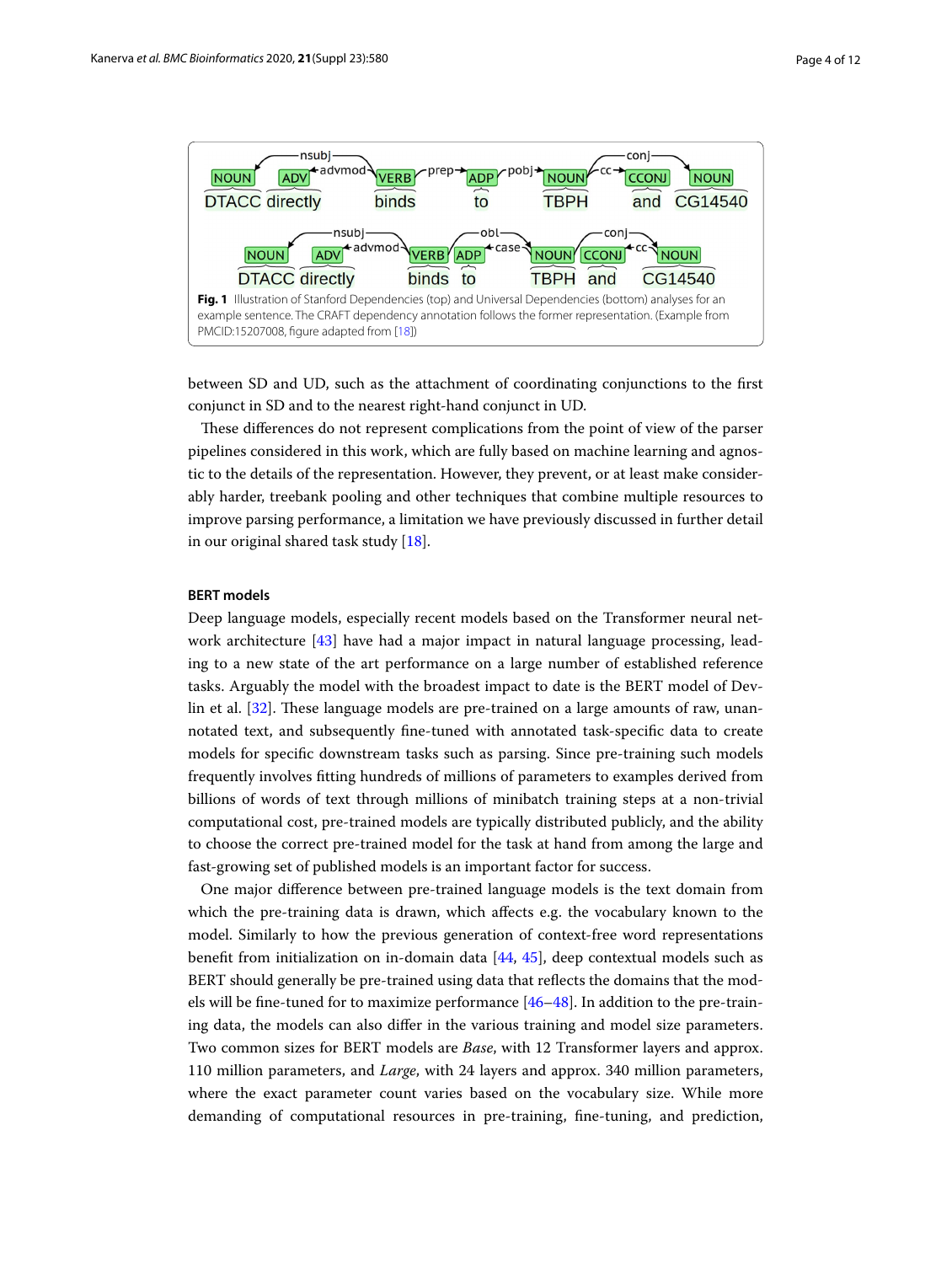Large models generally provide for better performance, and we here focus on Large variants of BERT models whenever available.

In order to assess the impact of the choice of the pre-trained model on parsing performance, we here evaluate performance initializing the parser with each of the following BERT models:

*Google BERT Large* a BERT Large model introduced by Devlin et al. [[32\]](#page-10-12) trained on 2.5B words of the English Wikipedia and 0.8B words of BooksCorpus [[49](#page-11-1)] texts, this model represented the state of the art in many general English NLP tasks when published.

*Google mBERT* a BERT Base model trained on the Wikipedias of over 100 diferent languages. This model was used as the basis for fine-tuning in the study introducing the UDify parser that substantially advanced the state of the art in multilingual UD parsing [\[39](#page-10-19)].

*SciBERT Base scivocab uncased* a BERT Base model pre-trained by Beltagy et al. [[46](#page-10-26)] on scientifc text from the *Semantic Scholar* resource, and one of the frst BERT models specifcally including biomedical domain scientifc publications in its pre-training data.

*BioBERT Large v1.1. custom vocab* a BERT Large model pre-trained by Lee et al. [[48](#page-11-0)] on the combination of English Wikipedia, BooksCorpus, PubMed, and PubMed central texts. Fine-tuning the model was shown to improve on previously published results on several biomedical NLP tasks.

*BlueBERT Base P*+*M* (previously named NBCI-BERT) a BERT Base model trained on the combination of PubMed abstracts (90% of the pre-training data) and MIMIC-III clinical notes (10% of pre-training data) by Peng et al. [\[47\]](#page-11-2) and shown to advance the state of the art across a range of NLP tasks in related domains.

The evaluated models thus include two that are pre-trained on "general" language (primarily Wikipedia) and three including scientifc domain texts, with BioBERT and BlueBERT specifically targeting the biomedical domain. The models also represent both Base and Large BERT variants. Table [2](#page-4-0) summarizes the key statistics of these models. We note that in addition to being pre-trained on the largest corpus among these models, BioBERT has the largest vocabulary size and, hence, as a BERT Large model also the largest number of parameters.

#### **Methods**

We next introduce our parser pipeline, the reference methods, and the evaluation criteria applied in the original CRAFT-SA task as well as in this study.

<span id="page-4-0"></span>**Table 2 BERT model statistics: model parameters, vocabulary size in wordpieces, and number of English language words in the pretraining data**

| Model                            | Params (M) | Vocab (K) | Words (Eng.) (B) |
|----------------------------------|------------|-----------|------------------|
| Google BERT large                | 340        | 29        | 33               |
| Google mBERT                     | 180        | 120       | 2.5              |
| SciBERT base scivocab uncased    | 110        | 31        | 3.2              |
| BioBERT large v1.1. custom vocab | 360        | 59        | 21.3             |
| BlueBERT base P+M                | 110        | 31        | 4.5              |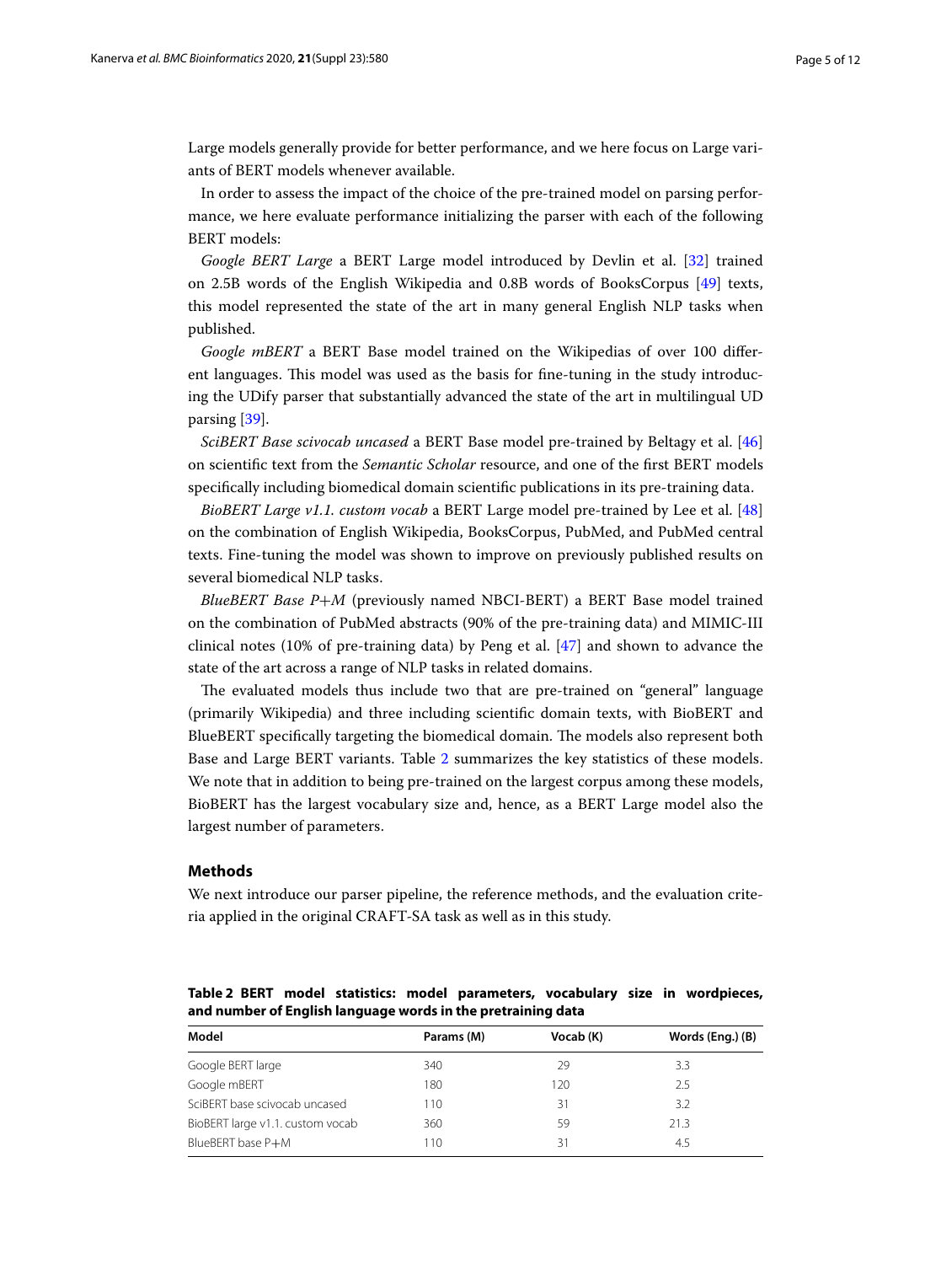#### **Turku Parser**

The primary parser used in all experiments as well as in our original Shared Task submission is the Turku Neural Parser Pipeline [\[38](#page-10-18)], a full parser pipeline capable of sentence and word segmentation, part-of-speech and morphological tagging, syntactic parsing, and lemmatization. The pipeline thus produces fully parsed, tagged and lemmatized output from a raw, plain text input. The Turku Parser was ranked second on labeled attachment score (LAS) and morphology-aware labeled attachment score (MLAS), and frst on the bilexical dependency score (BLEX) metric in the CoNLL-2018 Shared Task [[14\]](#page-9-12), frst by all primary metrics in the original CRAFT-SA task [\[15,](#page-9-13) [18](#page-10-1)], and frst by all primary metrics in the recent IWPT 2020 shared task [[50](#page-11-3), [51\]](#page-11-4), demonstrating its highly competitive performance. In this study, we integrated a new parsing component into the parser pipeline, replacing the parser of Dozat et al. [[36\]](#page-10-16) with the more recent UDify parser [\[39](#page-10-19)], enabling us to fne-tune this component on BERT models.

In our revised version of the pipeline, text segmentation is realized using UDPipe, which predicts token and sentence boundaries jointly, using a single-layer bidirectional GRU neural network [[52\]](#page-11-5). Part-of-speech tagging, morphological feature assignment, and dependency parsing are performed jointly using the UDify parser [\[39](#page-10-19)]. This parser is primarily based on encoding the input text with the BERT language model encoder, followed by several task-specifc prediction layers that carry out tagging and dependency parsing based on the BERT representation. The main strength of the model is in the BERT encoder, as the task-specifc layers are comparatively simple. Finally, we use the universal lemmatizer of Kanerva et al. [[53\]](#page-11-6), a sequence-to-sequence model where the lemma is generated one character at a time from the given input word form and its morphological features.

The Turku parser pipeline integrates all these individual components into a single system, where each of its components is individually retrainable and in no way restricted to the UD scheme, allowing the pipeline to be easily trained on the CRAFT corpus, even though it departs from the UD representation in various details.

#### **Reference systems**

We compare the performance of our proposed approach to all systems for which performance on the CRAFT-SA task data was reported in the original shared task [\[15](#page-9-13)], namely the following:

*Baseline* is a baseline system constructed by the shared task organizers. The system applies the *punct* segmentation method implemented in the Python Natural Language Toolkit (NLTK) library [\[54](#page-11-7)] for sentence segmentation and tokenization, and the neural SyntaxNet model [\[55](#page-11-8)] for POS tagging and dependency parsing. The baseline does not implement lemmatization.

*SpaCy* a system based on the SpaCy dependency parser [\[56\]](#page-11-9) was applied by the group identifed as T013 in the original CRAFT-SA shared task [[15](#page-9-13)]. While we are not aware of a detailed published description of this system, we provide for reference results for the better of the two runs submitted for this system to the task.

*TurkuNLP-ST* the version of the Turku Neural parser pipeline applied by our group in the original shared task, in which we were identifed as T014 [[15,](#page-9-13) [18](#page-10-1)]. As for the SpaCy system, we repeat here for reference results for our best-performing submission to the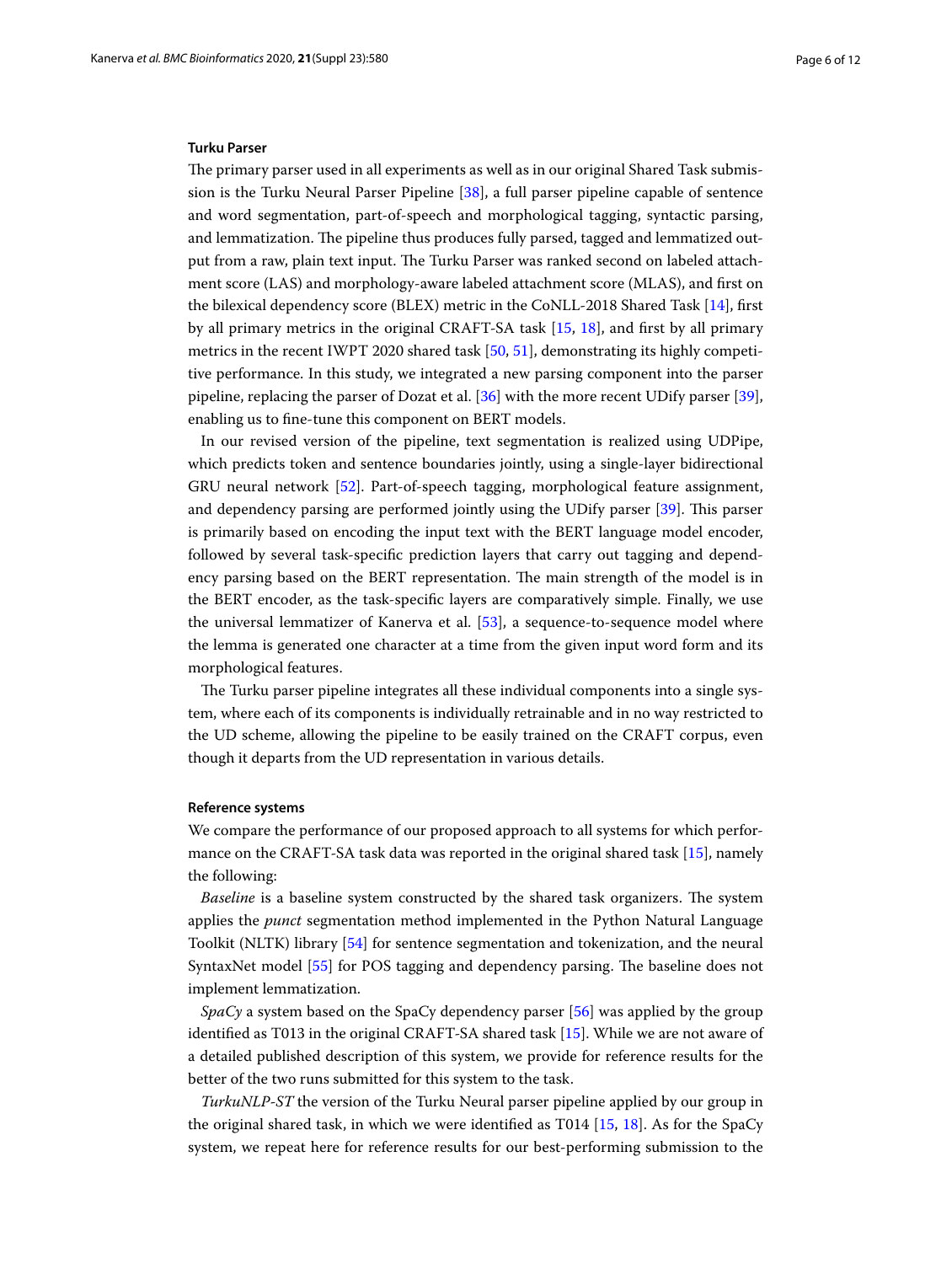original shared task. We also include new results for the system using gold segmentation as a point of comparison for our newly proposed approach.

# **Evaluation criteria**

To maintain direct comparability with the results of the original CRAFT-SA task, we apply identical criteria for evaluating the performance of the various methods. Performance in the CRAFT-SA task was evaluated using the 2018 version of the CoNLL shared task evaluation script (conll18 ud eval.py), and performance was compared primarily in terms of the same three metrics as in the CoNLL'18 shared task, namely the labeled attachment score (LAS), the morphology-aware labeled attachment score (MLAS), and the bi-lexical dependency score (BLEX). In brief, these metrics are defned as follows:

*Labeled attachment score (LAS)* is the ratio of tokens for which the syntactic head and the dependency relation are predicted correctly. LAS is a widely-applied standard metric for evaluating the performance of dependency parsers, and we used it as the primary metric for assessing our methods during development.

*Morphology-aware labeled attachment score (MLAS)* is a variation of LAS for content words where in addition to the head and dependency relation also the universal POS tag, selected morphological features, and particular functional dependents must be correctly predicted.

*Bilexical dependency score (BLEX)* is likewise a variation of LAS focused on content words, requiring the lemmas of related words to be correctly predicted in addition to the head and dependency relation.

In addition to these primary metrics, we report performance for metrics assessing the correct prediction of universal part-of-speech tags (UPOS), universal word features (UFeats), the base forms of words (Lemmas), as well as the unlabeled attachment score (UAS), which only evaluates the dependency structure without labels, and the content-word labeled attachment score (CLAS), which disregards functional words whose attachment is comparatively easy to resolve. We refer to the studies introducing these metrics and their use in the shared tasks for full details on the defnitions of these established metrics [\[13](#page-9-11)[–15](#page-9-13)].

Both the CoNLL and CRAFT shared tasks take as their starting point raw text rather than text that has been correctly segmented into sentences and tokens. It is thus possible for the boundaries of sentences and tokens in the analyses predicted by the systems to difer from those in the gold data. To account for such diferences, for all the metrics discussed above, a correct prediction is only measured for predicted tokens that exactly match gold tokens, and performance is measured in terms of precision and recall, the ratio of correct predictions to the number of predicted and gold tokens (respectively). These results are then summarized using the  $F_1$  score, the balanced harmonic mean of precision and recall. The quality of the sentence segmentation and tokenization are evaluated using the Sentences and Tokens metrics, which similarly measure the precision, recall, and  $F_1$  score for predicting the boundaries of sentences and tokens.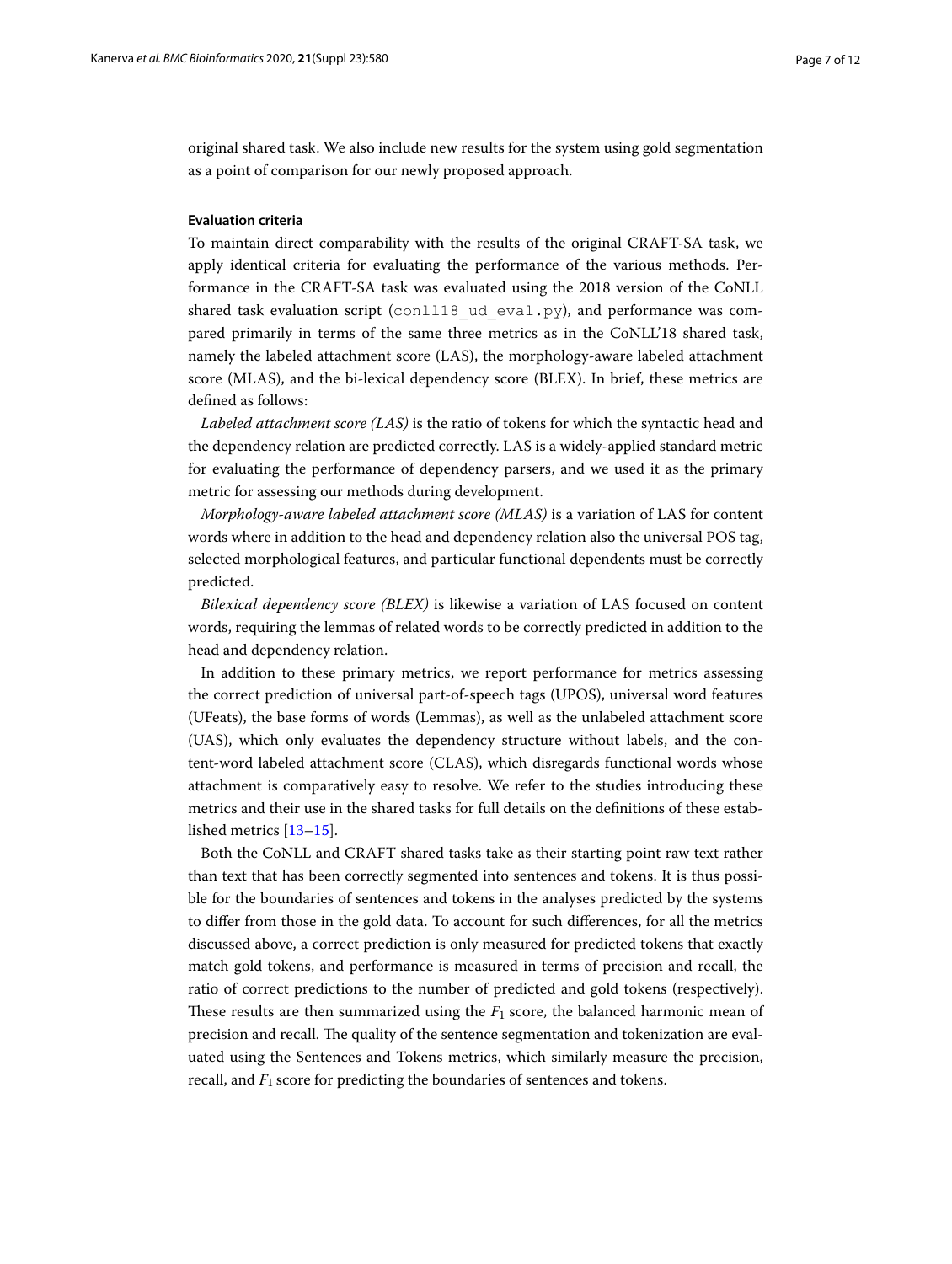| <b>Metric</b> | Method      |       |                   |                |                 |                |
|---------------|-------------|-------|-------------------|----------------|-----------------|----------------|
|               | TurkuNLP-ST | mBERT | <b>BERT-large</b> | <b>BioBERT</b> | <b>BlueBERT</b> | <b>SciBERT</b> |
| <b>UPOS</b>   | 98.54       | 98.75 | 98.76             | 98.79          | 97.70           | 98.72          |
| <b>UFeats</b> | 98.63       | 98.76 | 98.77             | 98.79          | 97.54           | 98.75          |
| I emmas       | 99.44       | 99.44 | 99.45             | 99.46          | 99.21           | 99.47          |
| <b>UAS</b>    | 91.54       | 92.66 | 93.16             | 93.45          | 91.34           | 92.93          |
| LAS           | 90.28       | 91.38 | 91.97             | 92.31          | 89.42           | 91.67          |
| <b>CLAS</b>   | 87.96       | 88.80 | 89.69             | 90.04          | 86.10           | 89.20          |
| <b>MLAS</b>   | 85.93       | 86.88 | 87.77             | 88.22          | 82.76           | 87.22          |
| <b>BLEX</b>   | 87.31       | 88.08 | 88.98             | 89.36          | 85.17           | 88.51          |

<span id="page-7-0"></span>Table 3 Comparison of  $F_1$  results for previously proposed parser variant (TurkuNLP-ST) **and newly proposed approach initialized with various BERT models**

All experiments performed using gold segmentation

Maximum score in bold

# <span id="page-7-1"></span>**Table 4 Comparison to previously published results using CRAFT-SA test data with predicted segmentation**

| Method      | <b>Metric</b> |             |             |  |
|-------------|---------------|-------------|-------------|--|
|             | LAS           | <b>MLAS</b> | <b>BLEX</b> |  |
| Baseline    | 56.68         | 44.22       | 0.0         |  |
| SpaCy       | 69.32         | 0.0         | 54.80       |  |
| TurkuNLP-ST | 89.70         | 85.55       | 86.63       |  |
| Ours        | 91.21         | 86.63       | 87.68       |  |

Maximum score in bold

#### **Results**

We next present the results of our experimental evaluation, frst comparing the performance of the previous iteration of our system with the newly proposed version with initialization using the various BERT models, and then contrasting the performance of the best-performing variant with previous results on the CRAFT-SA task.

Table [3](#page-7-0) summarizes results for variations of our pipeline for all relevant metrics implemented in the evaluation script. To focus on the impact of the model, we here applied gold sentence segmentation and tokenization rather than predicted segmentation. We fnd that replacing the core parsing components with UDify initialized with the BioBERT model achieves the best results for all but one metric, ranking 2nd on Lemmas by the trivial margin of 0.01% point.

We note that BERT-Large outperforms the Base models mBERT, BlueBERT, and SciBERT across nearly all metrics (again falling trivially behind SciBERT on Lemmas), showing that the benefts of a large model can outweigh those of in-domain training. UDify initialized with BioBERT, which features in-domain training data as well as a Large model shows remarkably strong performance, notably improving on the previous iteration of our parser in the key LAS metric by 2% points over the already very strong result of 90.28%, refecting an over 20% relative reduction in LAS error. Based on these results, we focused on the variant using UDify initialized with the BioBERT model in our comparison against previous results using predicted segmentation.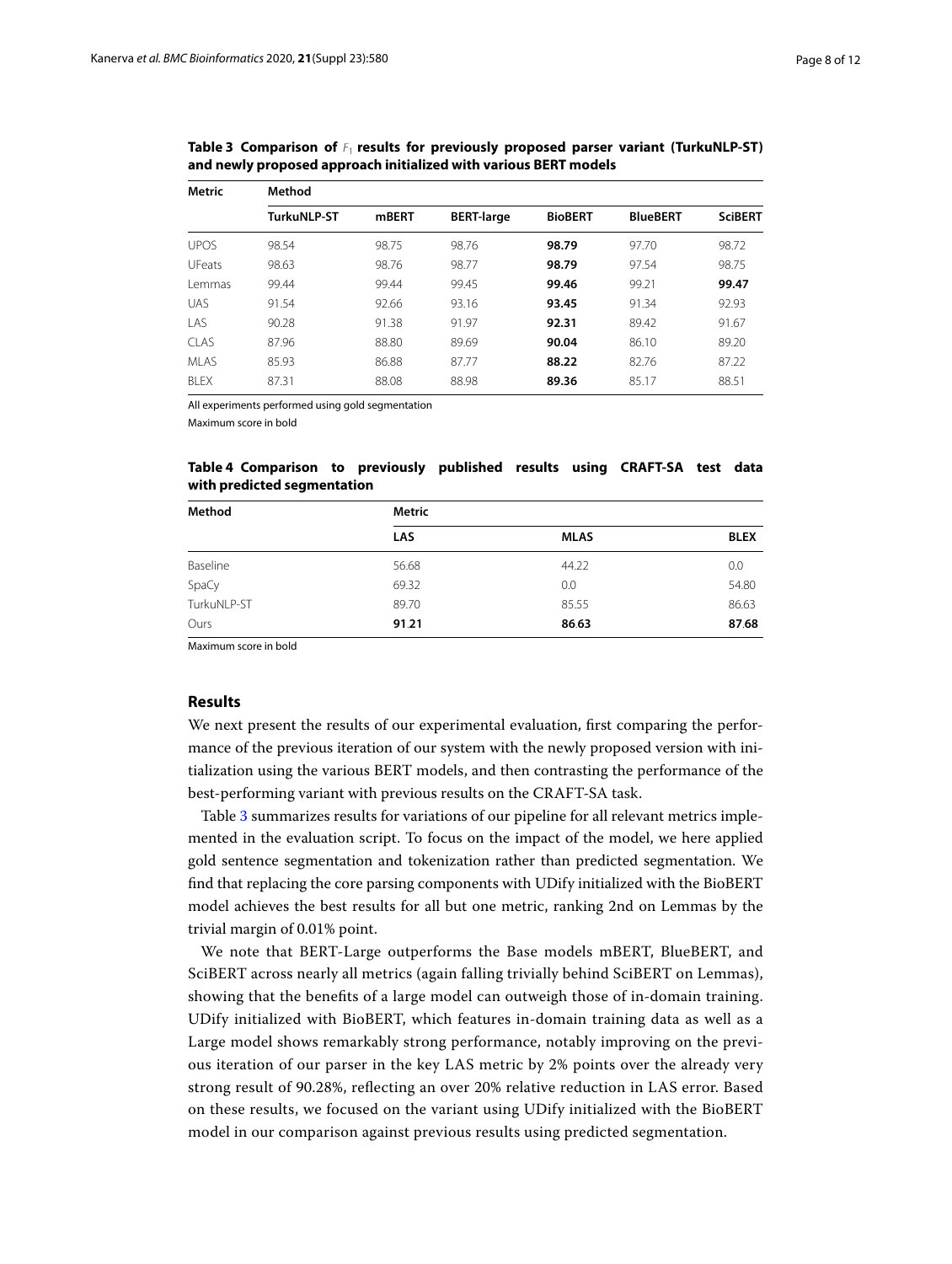Perhaps somewhat surprisingly, we fnd that UDify initialized with BlueBERT fails to outperform the "general English" Base mBERT model as well as the BERT-Large model and the previous version of our neural parser. This is likely at least in part due to the combination of BlueBERT being a Base model in size (although this holds also for mBERT) and the fact that it is trained on a comparatively smaller corpus (see Table [2](#page-4-0)). Our results demonstrate that the choice of the pre-trained model is important for achieving state-of-the-art performance and that in-domain pre-training does not guarantee competitive results.

Table [4](#page-7-1) contrasts the performance of the newly proposed variant of our parser using UDify and BioBERT initialization (Ours) on the CRAFT-SA test data with raw text input, matching the original shared task evaluation setup. We fnd again a notable improvement in LAS performance over the previous state of the art, with a 1.5% point diference (approx. 15% reduction in error), confrming the advantage that this model has over the former iteration of the system in terms of core parsing performance. This is reflected also in the MLAS results, which incorporate also information on the performance on predicting part-of-speech tags and morphological features, as well as on the BLEX metric, which requires correct lemmas.

#### **Discussion and conclusions**

In this paper, we have proposed and evaluated a number of approaches incorporating the latest advances in deep transfer learning using contextualized models and neural parsing to dependency parsing of biomedical text. We found that by incorporating the recent UDify neural parser building on the BERT model and initialization using the indomain Large BioBERT model, the performance of our neural parser on the CRAFT-SA task data could be substantially improved, achieving a LAS of 91.2% and thus reducing LAS error by approximately 15% from the best result achieved in the original shared task. A comparison of various pre-trained BERT models also found that both a Large BERT model as well as appropriate in-domain training data are key to allowing competitive performance at the task and demonstrated the use of a parser and parsing task as a criterion for evaluating and choosing between diferent BERT models.

Deep transformer-based models such as BERT were introduced comparatively recently, and much of their potential for natural language processing in general and specifc tasks such as dependency parsing for biomedical text remains unexplored. A natural extension of the eforts building up to our work would be to explore the use of alternative transformer-based and other deep learning models as well as ways of combining state-of-the-art models and adapting them to better handle texts in the biomedical and other specialized domains. In addition to high-quality pre-trained models, the success of deep transfer learning approaches such as ours also depends critically on the data used for fne-tuning. We have here focused exclusively on the CRAFT corpus syntactic annotation for fne-tuning data, but believe that there remains potential for further improving parsing performance by combining this corpus with other syntactically annotated biomedical and general domain resources, a suggestion we raised also in our previous work [\[18](#page-10-1)]. We hope to explore these and related avenues in future work.

We release the newly improved system and all models introduced in this study under open licenses from [https://turkunlp.org/Turku-neural-parser-pipeline/models#craft.](https://turkunlp.org/Turku-neural-parser-pipeline/models#craft)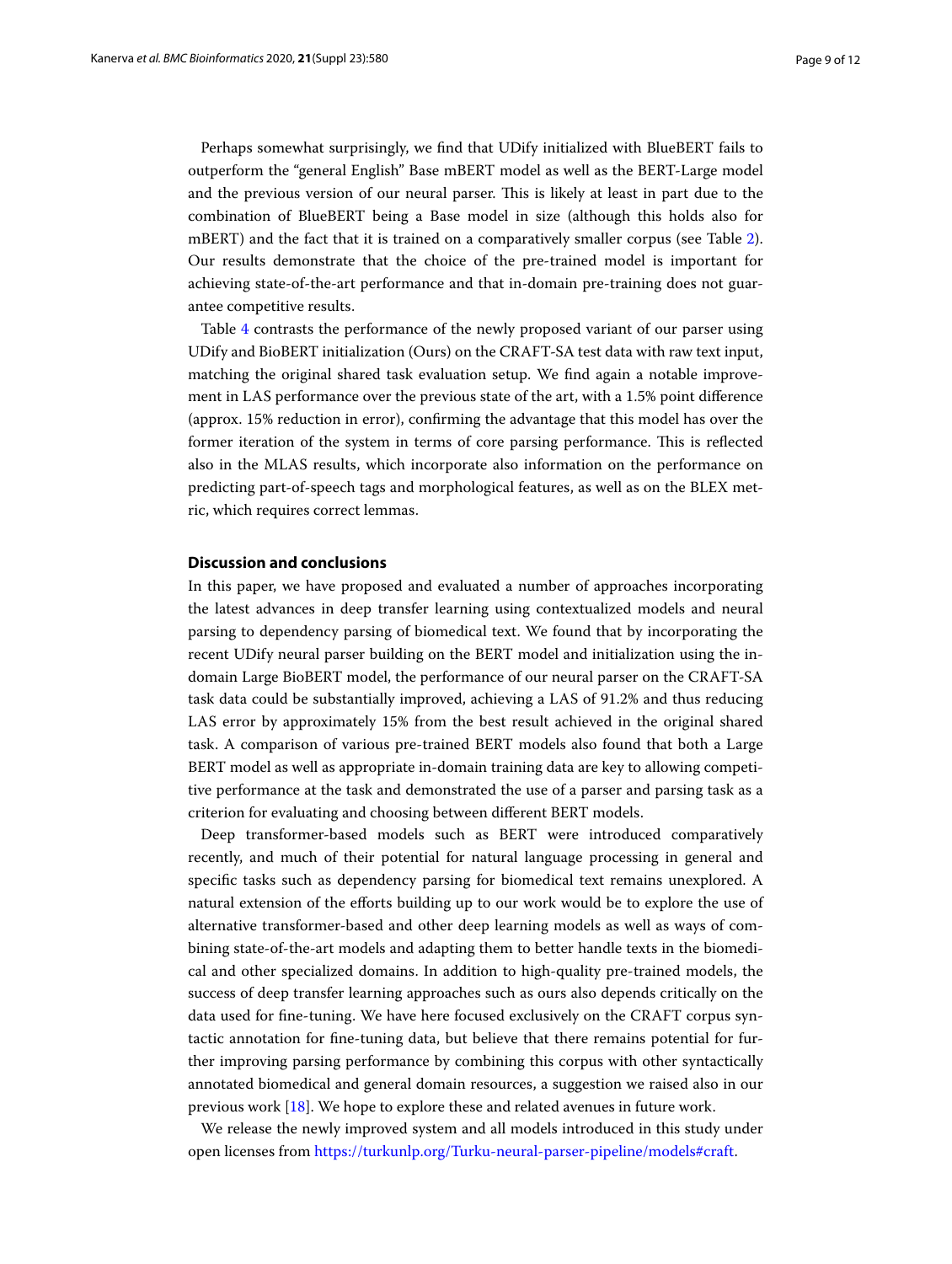#### **Acknowledgements**

We wish to thank the anonymous reviewers of this work for their insightful comments. We are grateful to CSC – IT Center for Science for computational resources used in this work for model training and evaluation. This work was supported in part by the Academy of Finland.

#### **About this supplement**

This article has been published as part ofBMC Bioinformatics, Volume 21, Supplement 23, 2020: Recent Progresseswith BioNLP Open Shared Tasks – Part 1. The full contents of thesupplement are available a[thttps://bmcbioinformatics.biome](https://bmcbioinformatics.biomedcentral.com/articles/supplements/volume) [dcentral.com/articles/supplements/volume.](https://bmcbioinformatics.biomedcentral.com/articles/supplements/volume)

#### **Authors' contributions**

JK and FG created the Turku parsing pipeline. JK conducted the primary experiments and wrote the initial manuscript draft. SP performed additional analysis and fnalized the manuscript. All authors read and approved the fnal manuscript.

#### **Funding**

Funding was provided by Academy of Finland.

#### **Availability of data and materials**

The CRAFT corpus data and the pre-trained models used in this study are available as identifed in the relevant sections above, under open licenses. The models newly introduced in this study are available under open licenses from [https://](https://turkunlp.org/Turku-neural-parser-pipeline/models#craft) [turkunlp.org/Turku-neural-parser-pipeline/models#craft.](https://turkunlp.org/Turku-neural-parser-pipeline/models#craft)

#### **Ethics approval and consent to participate**

Not applicable.

**Consent for publication**

# Not applicable.

**Competing interests**

The authors declare that they have no competing interests.

Received: 18 November 2020 Accepted: 24 November 2020 Published: 29 December 2020

#### **References**

- <span id="page-9-0"></span>1. Taylor A, Marcus M, Santorini B. The Penn treebank: an overview. In: Treebanks, . New York: Springer; 2003. p. 5–22.
- <span id="page-9-1"></span>2. Klein D, Manning CD. Accurate unlexicalized parsing. In: Proceedings of the 41st Annual Meeting of the Association for Computational Linguistics, 2003. p. 423–430.
- <span id="page-9-2"></span>3. Charniak E, Johnson M. Coarse-to-fne n-best parsing and maxent discriminative reranking. In: Proceedings of the 43rd Annual Meeting of the Association for Computational Linguistics (ACL'05), 2005; p. 173–180.
- <span id="page-9-3"></span>4. Björne J, Ginter F, Pyysalo S, Tsujii J, Salakoski T. Complex event extraction at PubMed scale. Bioinformatics. 2010;26(12):382–90.
- 5. Riedel S, McCallum A. Fast and robust joint models for biomedical event extraction. In: Proceedings of the 2011 Conference on Empirical Methods in Natural Language Processing, 2011; p. 1–12.
- <span id="page-9-4"></span>6. Mehryary F, Björne J, Pyysalo S, Salakoski T, Ginter F. Deep learning with minimal training data: TurkuNLP entry in the BioNLP Shared Task 2016. In: Proceedings of the 4th BioNLP Shared Task Workshop, 2016; p. 73–81.
- <span id="page-9-5"></span>7. Bunescu R, Mooney R. A shortest path dependency kernel for relation extraction. In: Proceedings of Human Language Technology conference and Conference on Empirical Methods in Natural Language Processing, 2005; p. 724–731.
- <span id="page-9-6"></span>8. Gamallo P, Garcia M, Fernández-Lanza S. Dependency-based open information extraction. In: Proceedings of the Joint Workshop on Unsupervised and Semi-supervised Learning in NLP, 2012; p. 10–18.
- <span id="page-9-7"></span>9. Kübler S, McDonald R, Nivre J. Dependency parsing. Synthesis lectures on human language technologies. 2009;1(1):1–127.
- <span id="page-9-8"></span>10. De Marnefe M-C, Nivre J. Dependency grammar. Annu Rev Linguist. 2019;5:197–218.
- <span id="page-9-9"></span>11. Nivre J, de Marnefe M-C, Ginter F, Goldberg Y, Hajič J, Manning CD, McDonald R, Petrov S, Pyysalo S, Silveira N, Tsarfaty R, Zeman D. Universal Dependencies v1: a multilingual treebank collection. In: Proceedings of the Tenth International Conference on Language Resources and Evaluation (LREC'16), 2016; p. 1659–1666.
- <span id="page-9-10"></span>12. Nivre J, de Marnefe M-C, Ginter F, Hajič J, Manning CD, Pyysalo S, Schuster S, Tyers F, Zeman D. Universal Dependencies v2: an evergrowing multilingual treebank collection. In: Proceedings of the 12th Language Resources and Evaluation Conference. European Language Resources Association, Marseille, France, 2020; p. 4034–4043.
- <span id="page-9-11"></span>13. Zeman D, Popel M, Straka M, Hajič J, Nivre J, Ginter F, Luotolahti J, Pyysalo S, Petrov S, Potthast M, *et al.* CoNLL 2017 shared task: multilingual parsing from raw text to universal dependencies. In: Proceedings of the CoNLL 2017 shared task: multilingual parsing from raw text to universal dependencies, 2017; p. 1–19.
- <span id="page-9-12"></span>14. Zeman D, Hajič J, Popel M, Potthast M, Straka M, Ginter F, Nivre J, Petrov S. CoNLL 2018 shared task: multilingual parsing from raw text to universal dependencies. In: Proceedings of the CoNLL 2018 shared task: multilingual parsing from raw text to universal dependencies, 2018; p. 1–21.
- <span id="page-9-13"></span>15. Baumgartner Jr WA, Bada M, Pyysalo S, Ciosici MR, Hailu N, Pielke-Lombardo H, Regan M, Hunter L. Craft shared tasks 2019 overview—integrated structure, semantics, and coreference. In: Proceedings of the 5th Workshop on BioNLP Open Shared Tasks, 2019; p. 174–184.
- <span id="page-9-14"></span>16. Bada M, Eckert M, Evans D, Garcia K, Shipley K, Sitnikov D, Baumgartner WA, Cohen KB, Verspoor K, Blake JA, et al. Concept annotation in the CRAFT corpus. BMC Bioinformatics. 2012;13(1):161.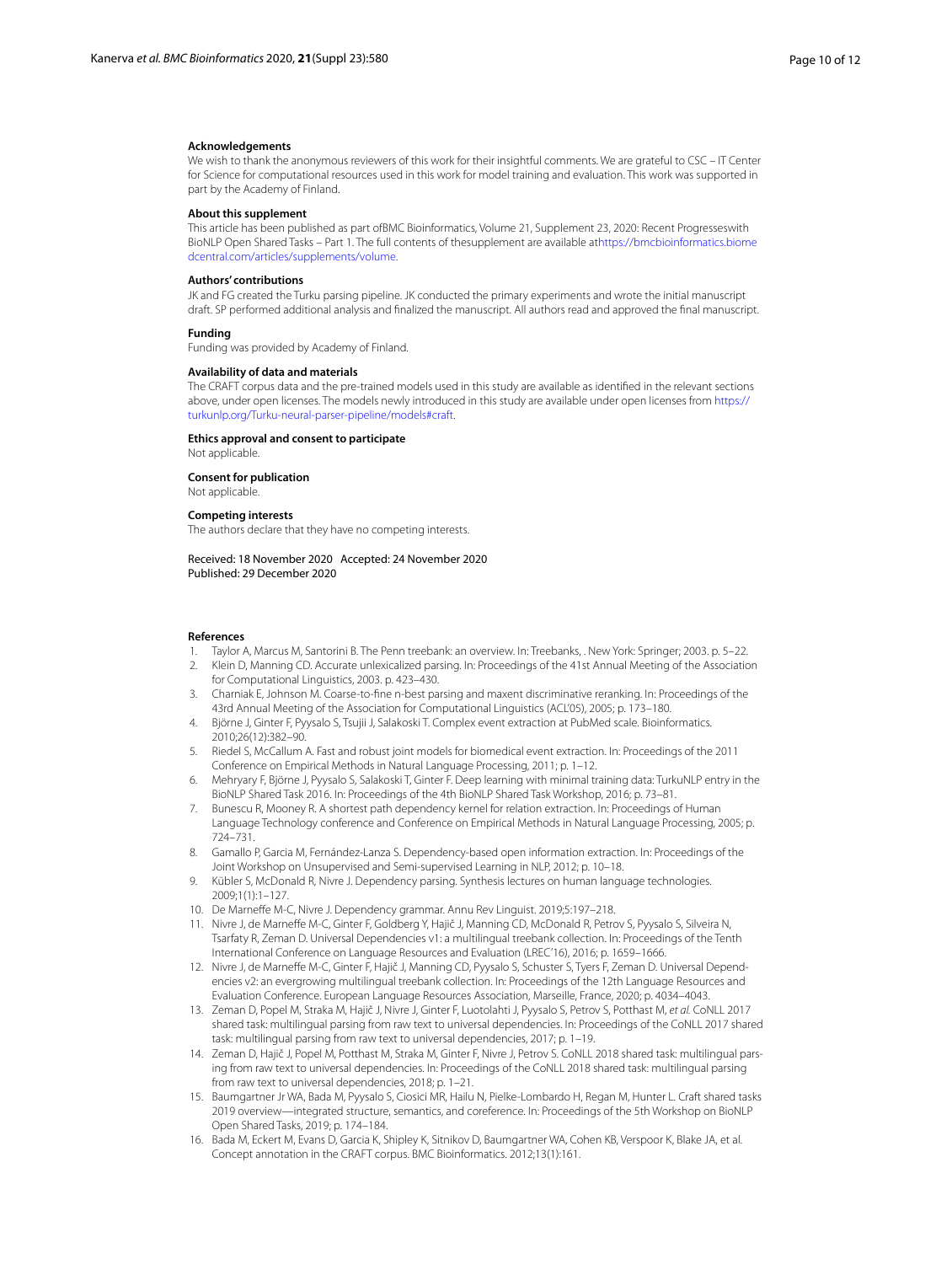- <span id="page-10-0"></span>17. Verspoor K, Cohen KB, Lanfranchi A, Warner C, Johnson HL, Roeder C, Choi JD, Funk C, Malenkiy Y, Eckert M, et al. A corpus of full-text journal articles is a robust evaluation tool for revealing diferences in performance of biomedical natural language processing tools. BMC Bioinformatics. 2012;13(1):207.
- <span id="page-10-1"></span>18. Ngo TM, Kanerva J, Ginter F, Pyysalo S. Neural dependency parsing of biomedical text: TurkuNLP entry in the CRAFT structural annotation task. In: Proceedings of the 5th workshop on BioNLP open shared tasks, 2019; p. 206–215.
- <span id="page-10-2"></span>19. Charniak E. A maximum-entropy-inspired parser. In: 1st Meeting of the North American Chapter of the Association for Computational Linguistics; 2000.
- <span id="page-10-3"></span>20. Bikel DM. A distributional analysis of a lexicalized statistical parsing model. In: Proceedings of the 2004 Conference on Empirical Methods in Natural Language Processing, 2004; p. 182–189.
- <span id="page-10-4"></span>21. McDonald R, Crammer K, Pereira F. Online large-margin training of dependency parsers. In: Proceedings of the 43rd Annual Meeting of the Association for Computational Linguistics (ACL'05), 2005; p. 91–98.
- 22. Nivre J, Hall J, Nilsson J, Eryiğit G, Marinov S. Labeled pseudo-projective dependency parsing with support vector machines. In: Proceedings of the Tenth Conference on Computational Natural Language Learning (CoNLL-X), 2006; p. 221–225.
- 23. Huang L, Sagae K. Dynamic programming for linear-time incremental parsing. In: Proceedings of the 48th Annual Meeting of the Association for Computational Linguistics, 2010; p. 1077–1086.
- <span id="page-10-5"></span>24. Zhang Y, Nivre J. Transition-based dependency parsing with rich non-local features. In: Proceedings of the 49th Annual Meeting of the Association for Computational Linguistics: Human Language Technologies, 2011; p. 188–193.
- <span id="page-10-6"></span>25. Chen D, Manning CD. A fast and accurate dependency parser using neural networks. In: Proceedings of the 2014 Conference on Empirical Methods in Natural Language Processing (EMNLP), 2014; p. 740–750.
- 26. Dyer C, Ballesteros M, Ling W, Matthews A, Smith NA. Transition-based dependency parsing with stack long shortterm memory. In: Proceedings of the 53rd Annual Meeting of the Association for Computational Linguistics and the 7th International Joint Conference on Natural Language Processing. Association for Computational Linguistics, Beijing, China 2015; p. 334–343.
- <span id="page-10-7"></span>27. Dozat T, Manning CD. Deep biafne attention for neural dependency parsing. In: Proceedings of the 5th International Conference on Learning Representations (ICLR'17); 2017.
- <span id="page-10-8"></span>28. Mikolov T, Chen K, Corrado G, Dean J. Efficient estimation of word representations in vector space. In: 1st International Conference on Learning Representations, ICLR 2013; 2013.
- <span id="page-10-9"></span>29. Pennington J, Socher R, Manning CD. Glove: Global vectors for word representation. In: Proceedings of the 2014 Conference on Empirical Methods in Natural Language Processing (EMNLP), 2014;1532–1543.
- <span id="page-10-10"></span>30. Howard J, Ruder S. Universal language model fne-tuning for text classifcation. arXiv preprint [arXiv:1801.06146](http://arxiv.org/abs/1801.06146) 2018.
- <span id="page-10-11"></span>31. Peters ME, Neumann M, Iyyer M, Gardner M, Clark C, Lee K, Zettlemoyer L. Deep contextualized word representations. In: Proceedings of the 2018 Conference of the North American chapter of the Association for Computational Linguistics: Human Language Technologies, Vol. 1 (Long Papers), 2018; p. 2227–2237.
- <span id="page-10-12"></span>32. Devlin J, Chang M-W, Lee K, Toutanova K. BERT: pre-training of deep bidirectional transformers for language understanding. In: Proceedings of the 2019 conference of the North American chapter of the Association for Computational Linguistics: Human Language Technologies, 2019; p. 4171–4186.
- <span id="page-10-13"></span>33. Wang A, Singh A, Michael J, Hill F, Levy O, Bowman S. GLUE: a multi-task benchmark and analysis platform for natural language understanding. In: Proceedings of the 2018 EMNLP Workshop BlackboxNLP: analyzing and interpreting neural networks For NL. Association for Computational Linguistics, Brussels, Belgium 2018; p. 353–355.
- <span id="page-10-14"></span>34. Liu Y, Ott M, Goyal N, Du J, Joshi M, Chen D, Levy O, Lewis M, Zettlemoyer L, Stoyanov V. RoBERTa: a robustly optimized BERT pretraining approach. arXiv preprint [arXiv:1907.11692](http://arxiv.org/abs/1907.11692) 2019.
- <span id="page-10-15"></span>35. Lan Z, Chen M, Goodman S, Gimpel K, Sharma P, Soricut R. Albert: a lite BERT for self-supervised learning of language representations. In: International Conference on Learning Representations; 2020.
- <span id="page-10-16"></span>36. Dozat T, Qi P, Manning CD. Stanford's graph-based neural dependency parser at the CoNLL 2017 shared task. In: Proceedings of the CoNLL 2017 shared task: multilingual parsing from raw text to universal dependencies, 2017; p. 20–30.
- <span id="page-10-17"></span>37. Che W, Liu Y, Wang Y, Zheng B, Liu T. Towards better UD parsing: deep contextualized word embeddings, ensemble, and treebank concatenation. In: Proceedings of the CoNLL 2018 shared task: multilingual parsing from raw text to universal dependencies. Association for Computational Linguistics, Brussels, Belgium 2018; p. 55–64.
- <span id="page-10-18"></span>38. Kanerva J, Ginter F, Miekka N, Leino A, Salakoski T. Turku neural parser pipeline: an end-to-end system for the CoNLL 2018 shared task. In: Proceedings of the CoNLL 2018 shared task: multilingual parsing from raw text to universal dependencies. Association for Computational Linguistics, 2018; p. 133–142.
- <span id="page-10-19"></span>39. Kondratyuk D, Straka M. 75 languages, 1 model: Parsing universal dependencies universally. In: Proceedings of the 2019 Conference on Empirical Methods in Natural Language Processing and the 9th International Joint Conference on Natural Language Processing (EMNLP-IJCNLP), 2019. p. 2779–2795.
- <span id="page-10-20"></span>40. Choi JD, Palmer M. Guidelines for the clear style constituent to dependency conversion. Technical Report. 2012;01–12.
- <span id="page-10-21"></span>41. De Marneffe M-C, Manning CD. Stanford typed dependencies manual. Technical report, Technical report, Stanford University; 2008.
- <span id="page-10-22"></span>42. De Marneffe M-C, Dozat T, Silveira N, Haverinen K, Ginter F, Nivre J, Manning CD. Universal stanford dependencies: a cross-linguistic typology. Proc. LREC. 2014;14:4585–92.
- <span id="page-10-23"></span>43. Vaswani A, Shazeer N, Parmar N, Uszkoreit J, Jones L, Gomez AN, Kaiser Ł, Polosukhin I. Attention is all you need. In: Advances in neural information processing systems, 2017; p. 5998–6008.
- <span id="page-10-24"></span>44. Pyysalo S, Ginter F, Moen H, Salakoski T, Ananiadou S. Distributional semantics resources for biomedical text processing. In: Proceedings of LBM. 2013; p. 39–44:
- <span id="page-10-25"></span>45. Chiu B, Crichton G, Korhonen A, Pyysalo S. How to train good word embeddings for biomedical NLP. In: Proceedings of the 15th Workshop on Biomedical Natural Language Processing, 2016; p. 166–174.
- <span id="page-10-26"></span>46. Beltagy I, Lo K, Cohan A. SciBERT: a pretrained language model for scientifc text. In: Proceedings of the 2019 Conference on Empirical Methods in Natural Language Processing and the 9th International Joint Conference on